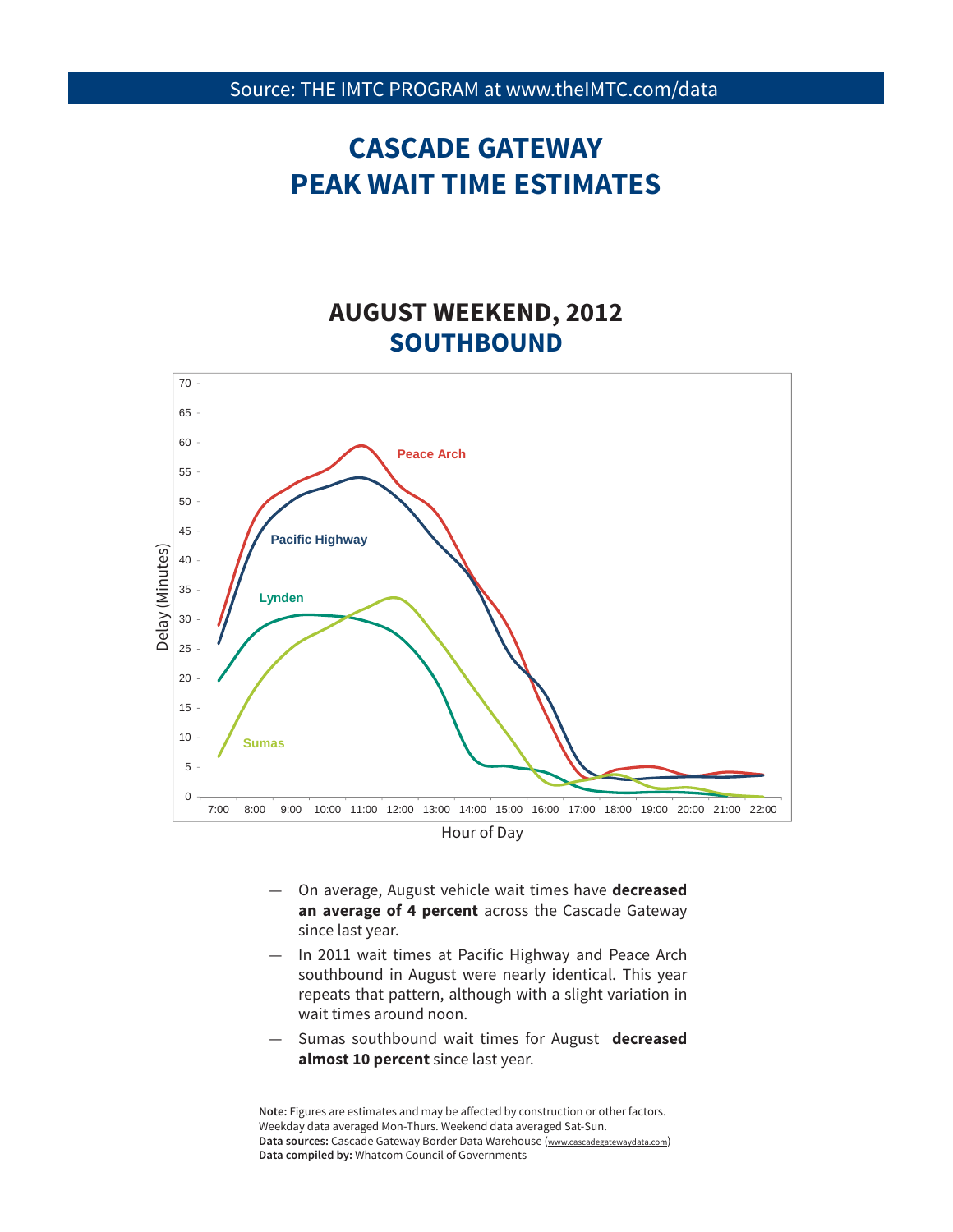#### **AUGUST WEEKEND, 2012 NORTHBOUND**



Hour of Day

- The greatest reduction of wait times occurred northbound at the Aldergrove Port-of-Entry, with **an average reduction of 31 percent** in wait times since 2011.
- The Abbotsford-Huntingdon Port-of-Entry's northbound wait times **increased an average of 10 percent** since August of last year. However it is relevant that a NEXUS lane was added northbound in 2012, reducing general traffic capacity by one lane.
- peak month of August remained the same as last year or<br>Isurer Despite an increase in traffic volumes at all ports-of-entry, Cascade Gateway northbound wait times during the lower.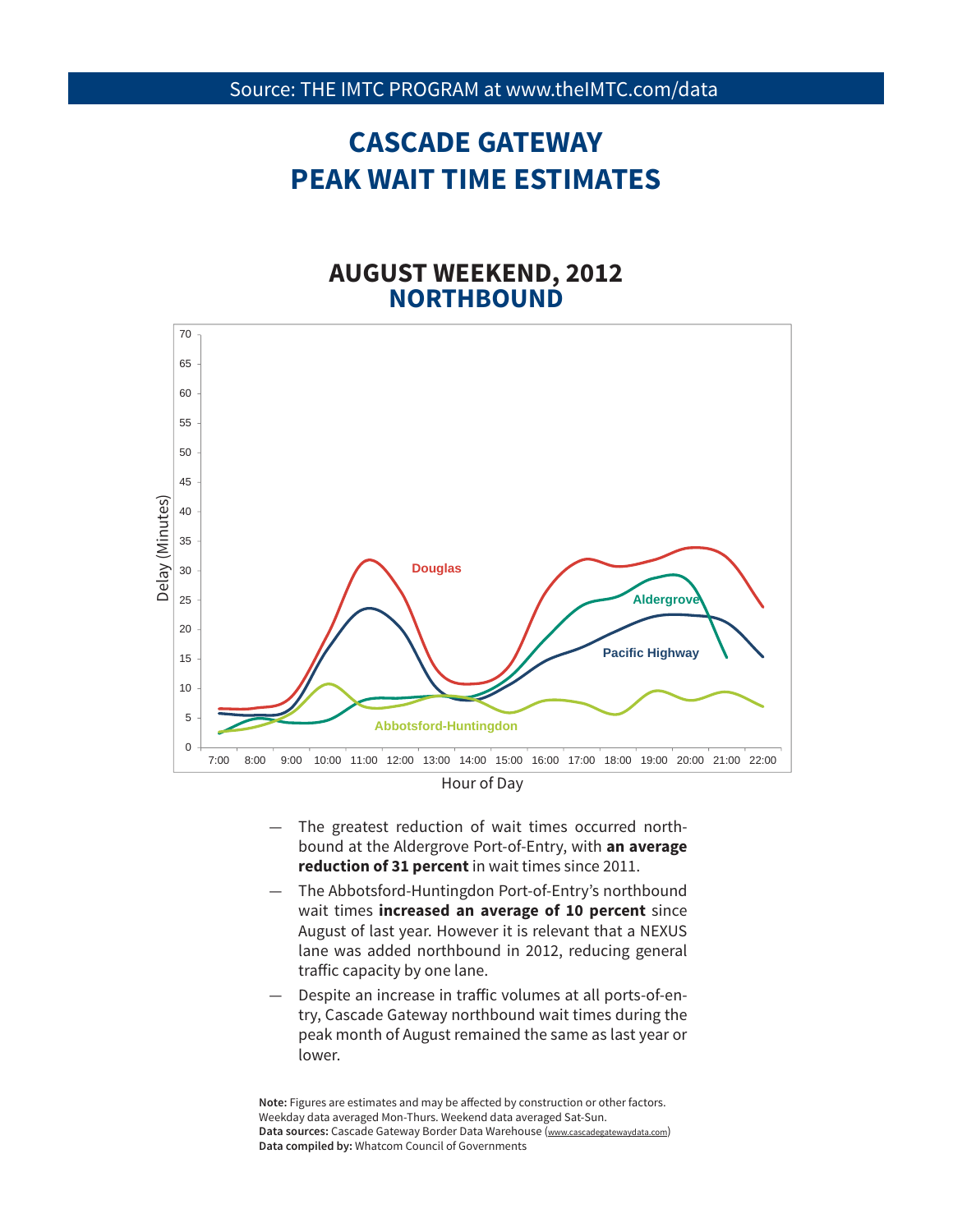### **AUGUST WEEKDAY, 2012 SOUTHBOUND**



Hour

- Overall southbound peak weekday wait times have **increased approximately 10 percent** across the Cascade Gateway since last year. Note that traffic volumes have increased 11 percent as well.
- Lynden's Port-of-Entry saw the smallest increase, with a **5 percent increase** in August weekday average wait times over 2011 .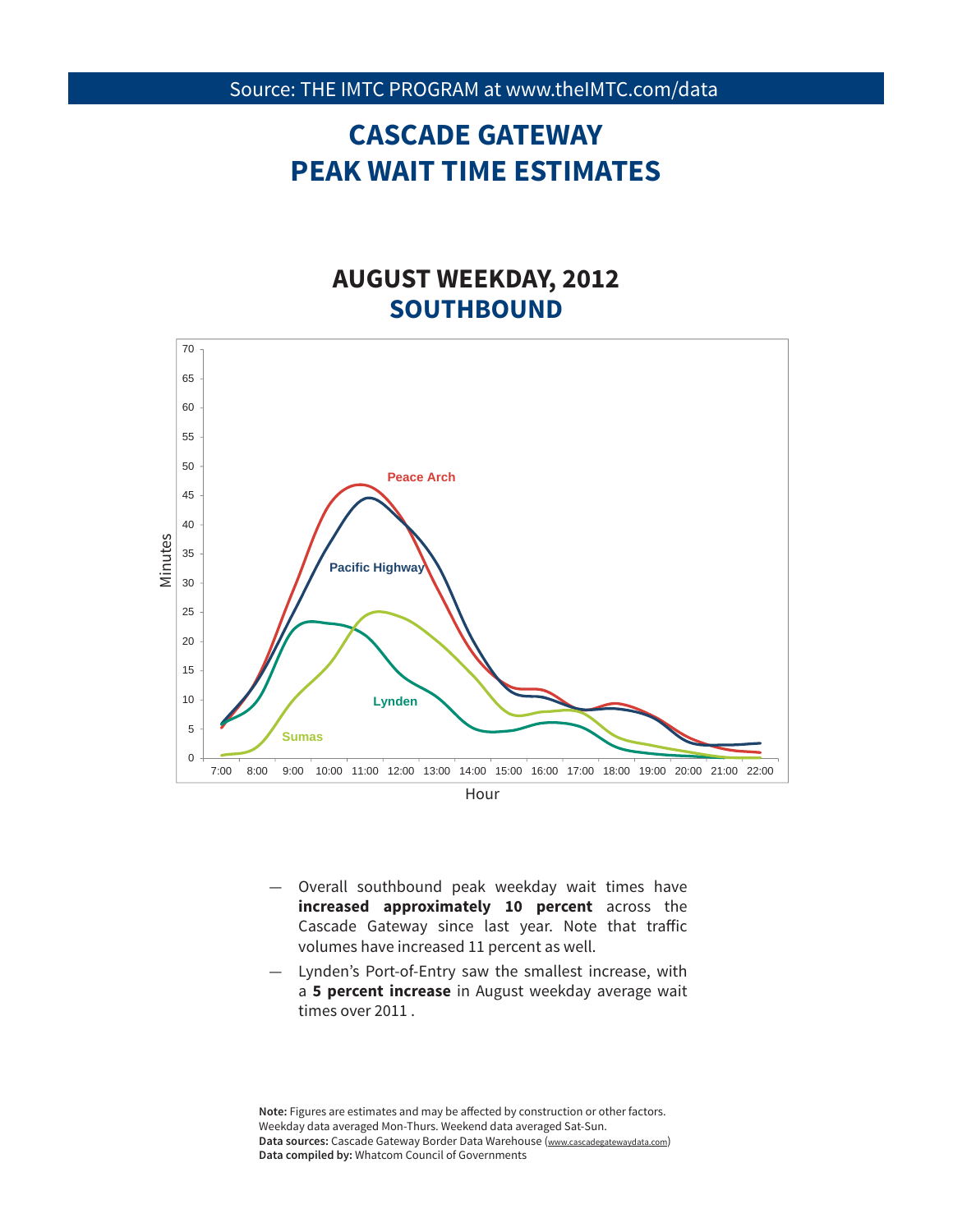### **AUGUST WEEKDAY, 2012 NORTHBOUND**



Wait times at northbound Pacific Highway now mirror Douglas wait times more closely than the previous year. Pacific Highway northbound weekday **wait times in August more than doubled** since 2011.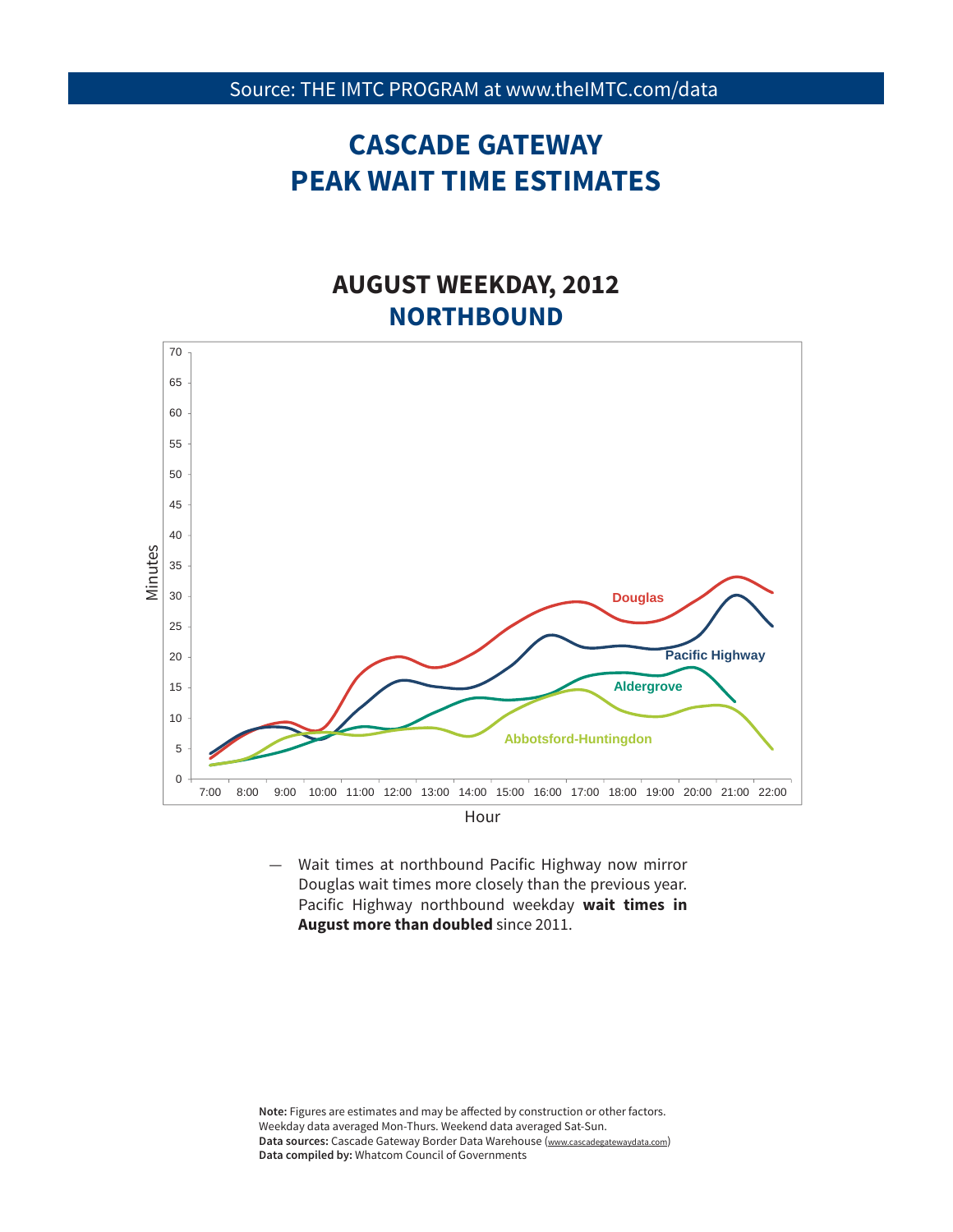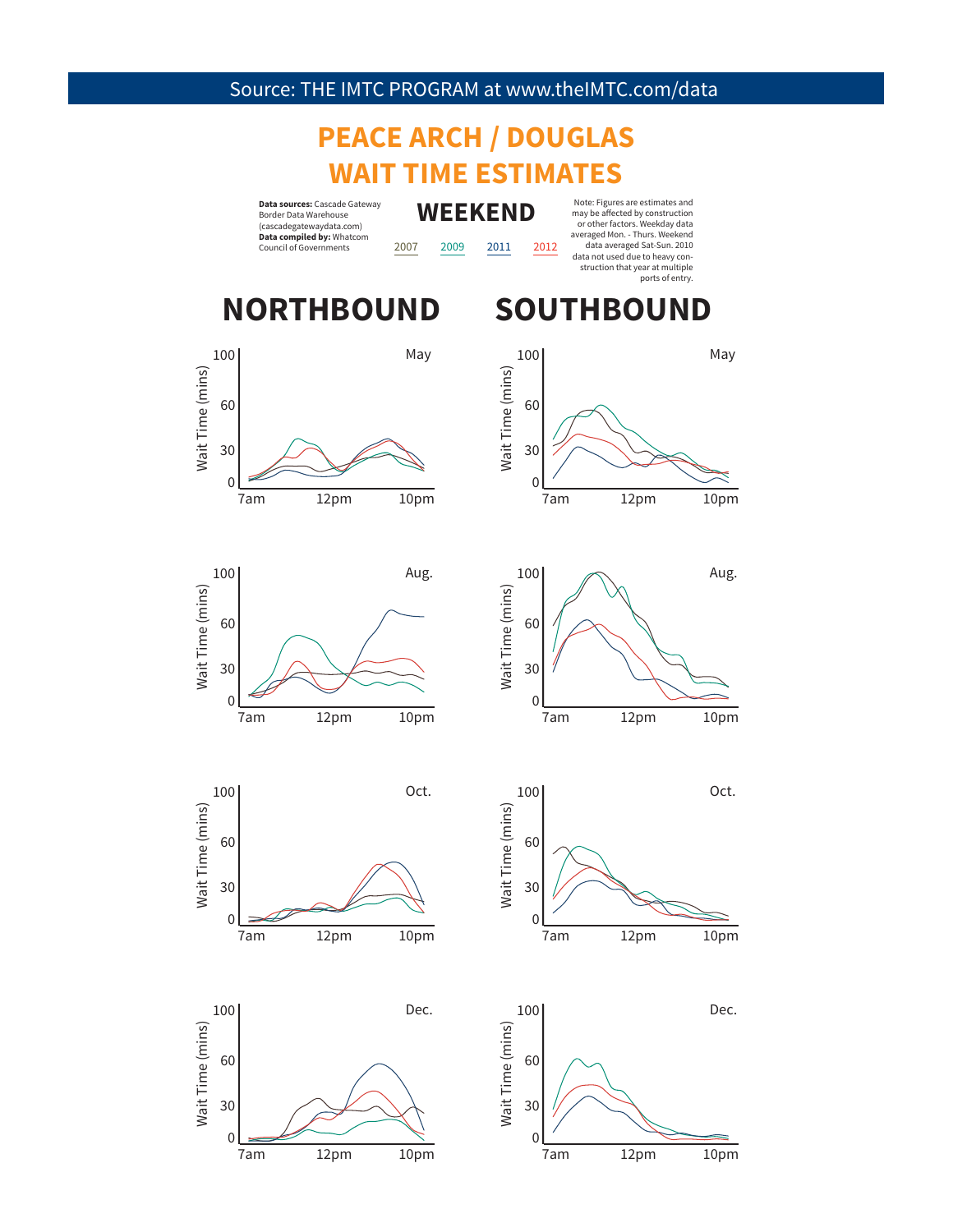# **PEACE ARCH / DOUGLAS WAIT TIME ESTIMATES**

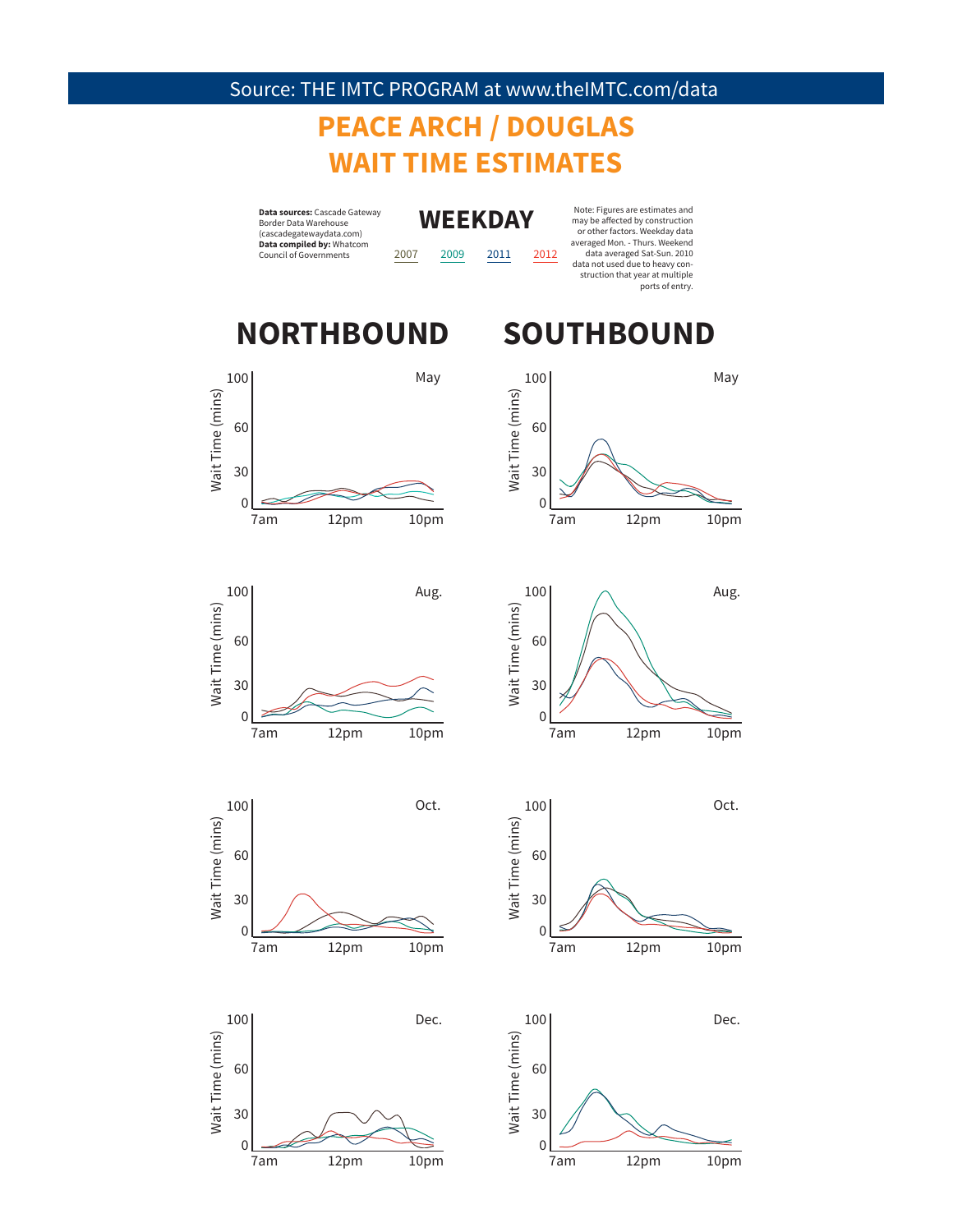## **PACIFIC HIGHWAY WAIT TIME ESTIMATES**

**Data sources:** Cascade Gateway Border Data Warehouse (cascadegatewaydata.com) **Data compiled by:** Whatcom Council of Governments

**WEEKEND** 2007 2009 2011 2012

100

60

Note: Figures are estimates and may be aff ected by construction or other factors. Weekday data averaged Mon. - Thurs. Weekend data averaged Sat-Sun. 2010 data not used due to heavy construction that year at multiple ports of entry.

## **NORTHBOUND SOUTHBOUND**





Aug.





7am 12pm 10pm

30

0







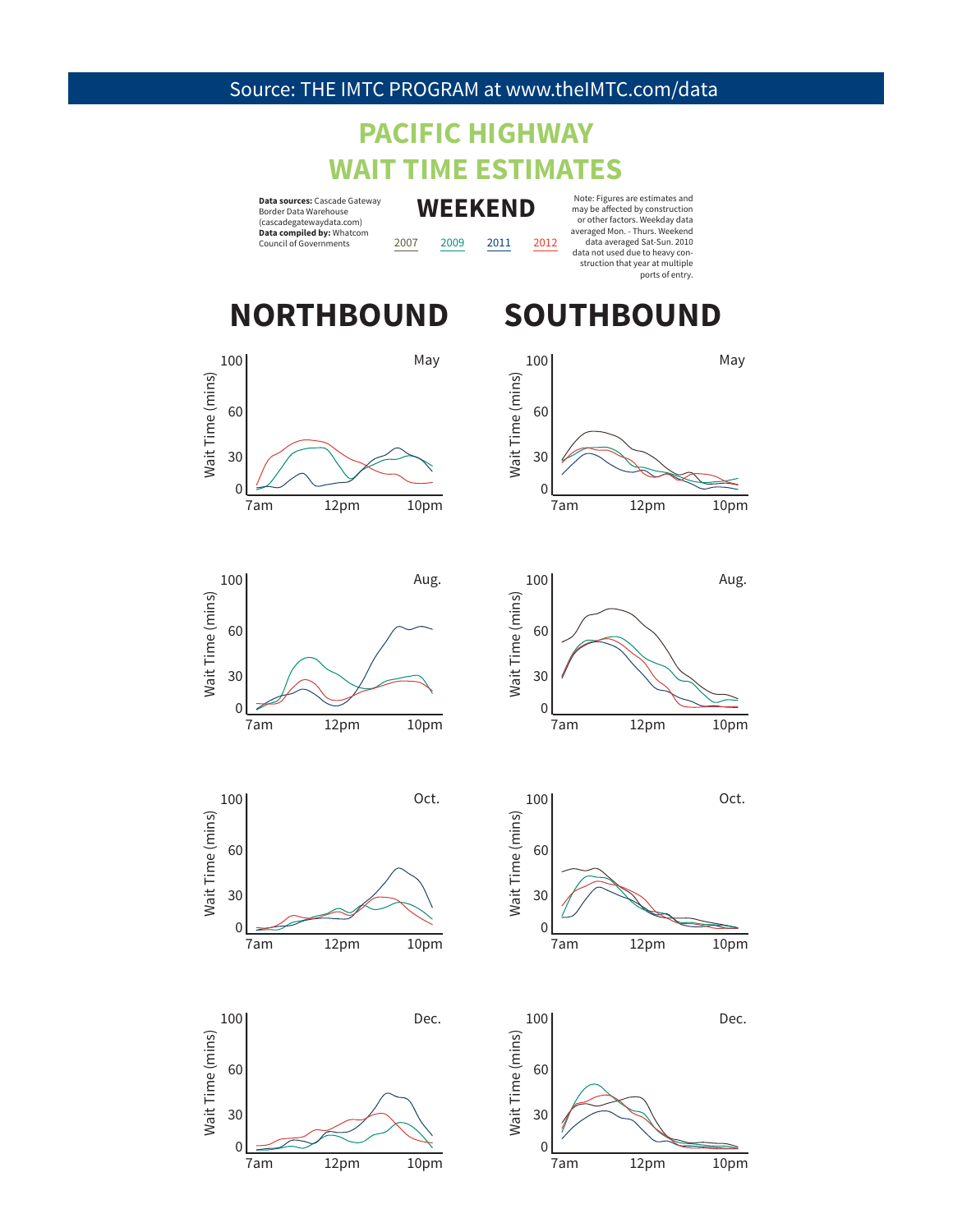# **PACIFIC HIGHWAY WAIT TIME ESTIMATES**

**Data sources:** Cascade Gateway Border Data Warehouse (cascadegatewaydata.com) **Data compiled by:** Whatcom Council of Governments

**WEEKDAY** 2007 2009 2011 2012

Note: Figures are estimates and may be aff ected by construction or other factors. Weekday data averaged Mon. - Thurs. Weekend data averaged Sat-Sun. 2010 data not used due to heavy construction that year at multiple ports of entry.

## **NORTHBOUND SOUTHBOUND**



















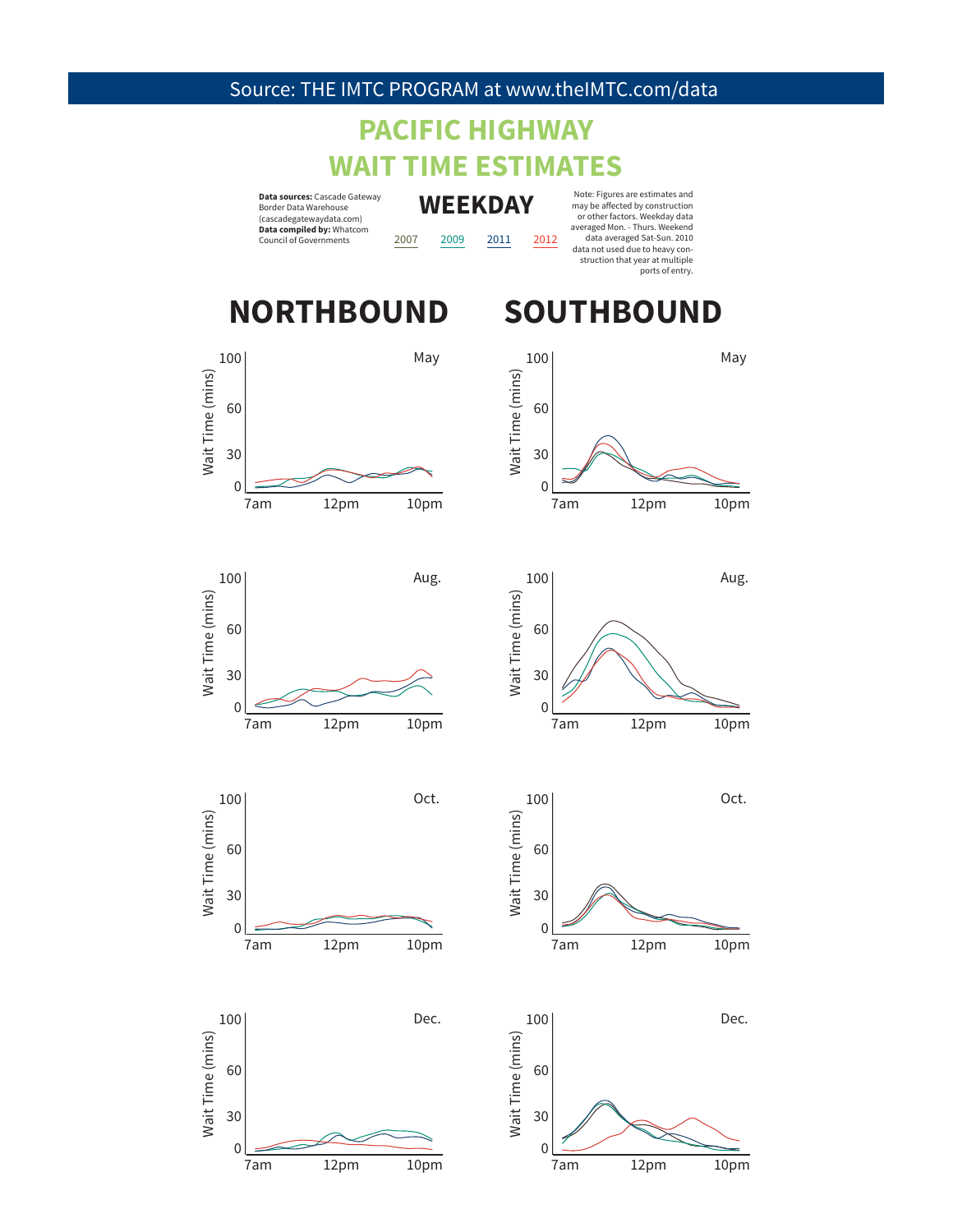## **LYNDEN / ALDERGROVE WAIT TIME ESTIMATES**

**Data sources:** Cascade Gateway<br> **WEEKEND** Border Data Warehouse (cascadegatewaydata.com) **Data compiled by:** Whatcom Council of Governments

2011 2012

Note: Figures are estimates and<br>may be affected by construction<br>or other factors. Weekday data<br>averaged Mon. - Thurs. Weekend data averaged Sat-Sun. 2010 data not used due to heavy construction that year at multiple ports of entry.

## **NORTHBOUND SOUTHBOUND**









7am 12pm 10pm

Dec.

Wait Time (mins)

Wait Time (mins)

100

30

0

60





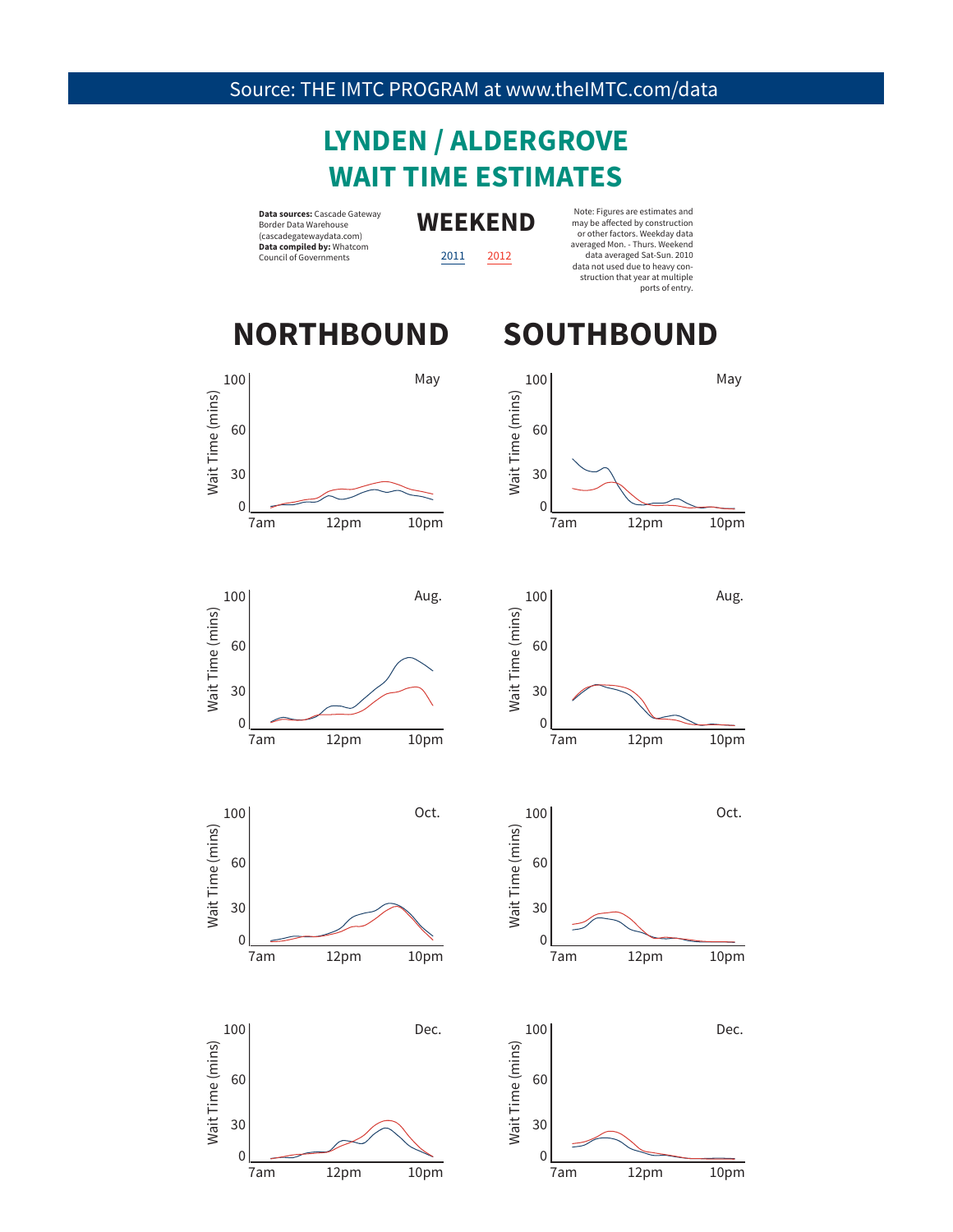## **LYNDEN / ALDERGROVE WAIT TIME ESTIMATES**

**Data sources:** Cascade Gateway Border Data Warehouse (cascadegatewaydata.com) **Data compiled by:** Whatcom Council of Governments

**WEEKDAY**

2011 2012

Note: Figures are estimates and may be affected by construction<br>or other factors. Weekday data averaged Mon. - Thurs. Weekend data averaged Sat-Sun. 2010 data not used due to heavy construction that year at multiple ports of entry.

# **NORTHBOUND SOUTHBOUND**









7am 12pm 10pm

Dec.

Wait Time (mins)

Wait Time (mins)

100

30

0

60





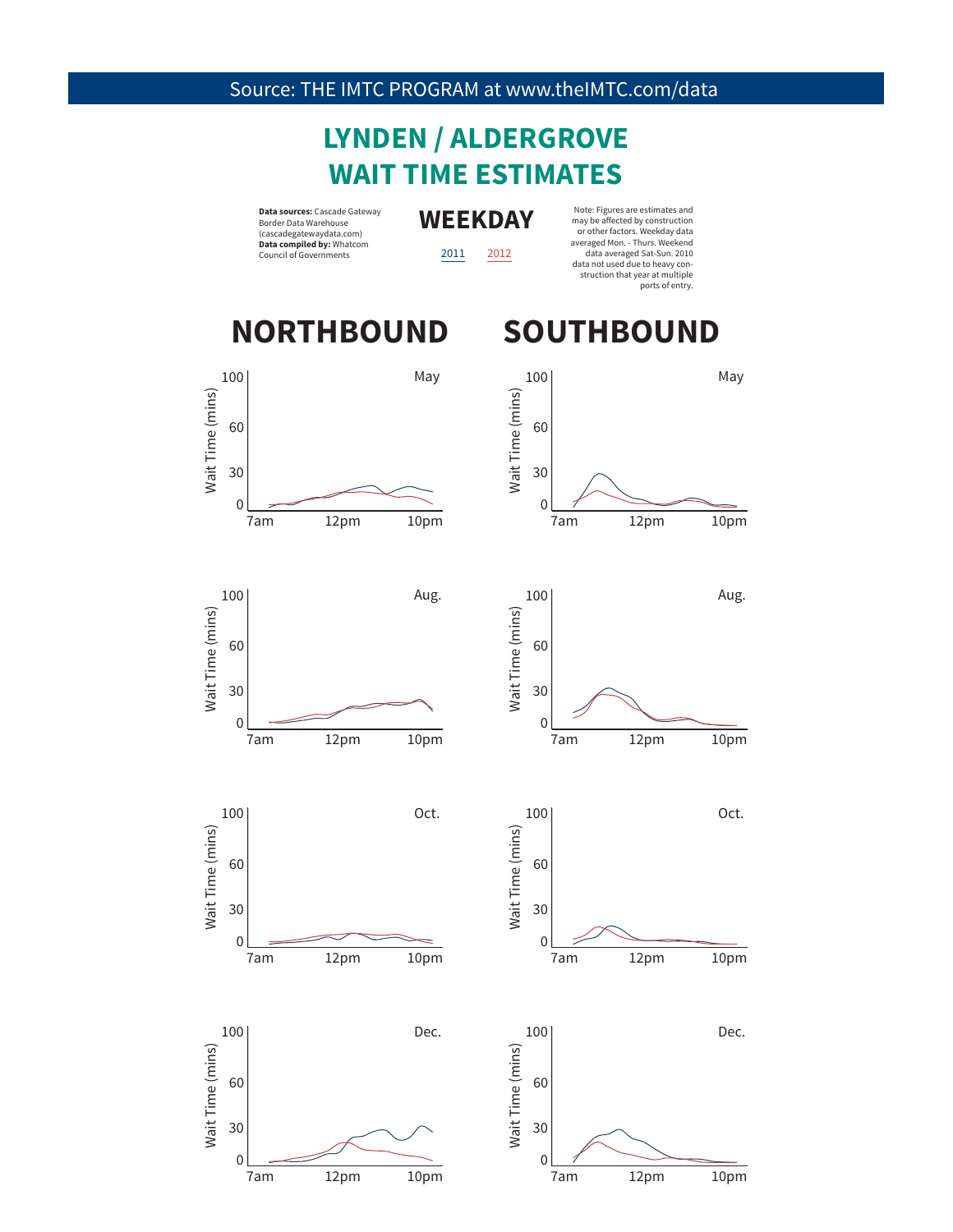## **SUMAS / ABBOTSFORD-HUNTINGDON WAIT TIME ESTIMATES**

**Data sources:** Cascade Gateway Border Data Warehouse (cascadegatewaydata.com) **Data compiled by:** Whatcom Council of Governments

**WEEKEND**

2011 2012

Note: Figures are estimates and may be aff ected by construction or other factors. Weekday data averaged Mon. - Thurs. Weekend data averaged Sat-Sun. 2010 data not used due to heavy construction that year at multiple ports of entry.

## **NORTHBOUND SOUTHBOUND**











7am 12pm 10pm